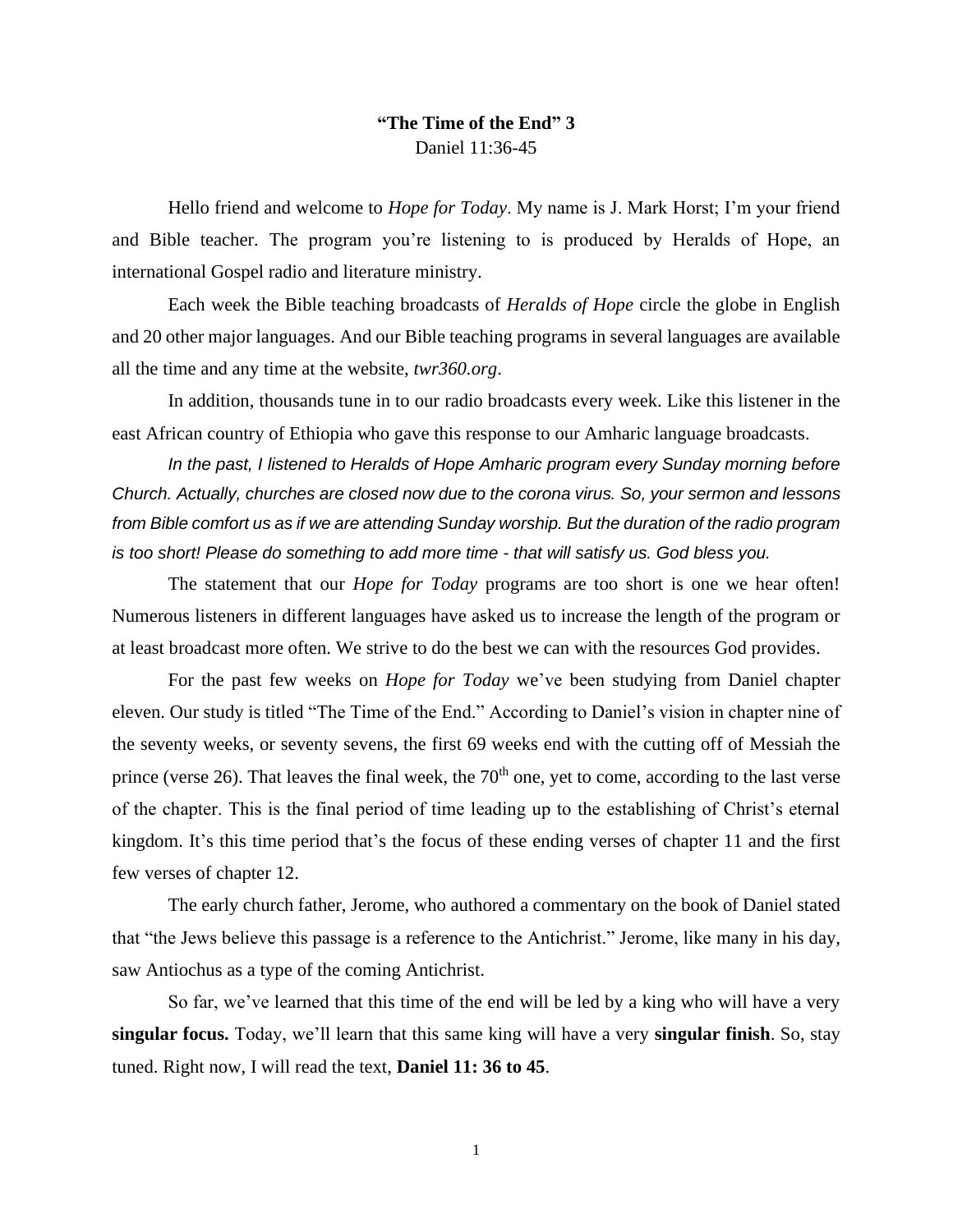The second part of our text, verses 40 to 45, tells us that during this time of the end this king of the end will have a very **singular finish.**

The first verse of this section, verse 40, reiterates the words of verse 35, *the time of the end.* The military struggle that's mentioned in these verses will characterize this time period. You'll notice some familiar terms here in verse 40, such as *the king of the south* and *the king of the north*. In verses 2 through 35 the king of the south represented the Ptolemies of Egypt, while the king of the north represented the Syrian Seleucids.

While those empires have faded into oblivion in world history, the messenger who is giving this prophecy to Daniel gives no indication that these general identities have changed. The armies mentioned here come from these same geographic regions but are presumably, according to verse 40, much larger. They attack simultaneously in a pincer movement against the power and rule of this king of the end.

One question that arises in verse 40 is, who is the person referred to as *him* and *he*? It seems obvious that this is the same person spoken about in verses 36 to 39, the one we've identified as the Antichrist, the final ruler, or the king of the end.

Another question is, what is the relationship of this military struggle to the battle that's described in Ezekiel 38 and 39? In both texts a great military force from the north attacks Israel. Three times in Ezekiel 38 it describes Israel as living in a time of peace. Since its founding in May of 1948 the nation of Israel has been surrounded by enemies and has not truly known peace. But, when the Antichrist sets up his rule, he will make a covenant of peace with them – for 3 and a half years. He will break that covenant at the midpoint of Daniel's seventieth week, ushering in the time of great tribulation with his systematic extermination of the Jewish people. The details of our text seem to indicate a battle that takes place several years later than the one Ezekiel describes.

Notice that this king of the north will come *like a whirlwind, with chariots, horsemen, and many ships*. Most likely, this battle will be fought with modern military hardware, but using terms to describe those things would've made no sense to Daniel or his readers. If nothing else, the description of this attacking army indicates that the Antichrist is extremely powerful. And these attacks against him are perceived as a threat to his authority.

But this king of the end will respond quickly to the attack. He will *come into the countries*  (the ones attacking him) *and shall overflow and pass through*. He will be like a swift-moving flood of waters, rising quickly, bringing destruction, and then passing on (a future *blitzkrieg*). His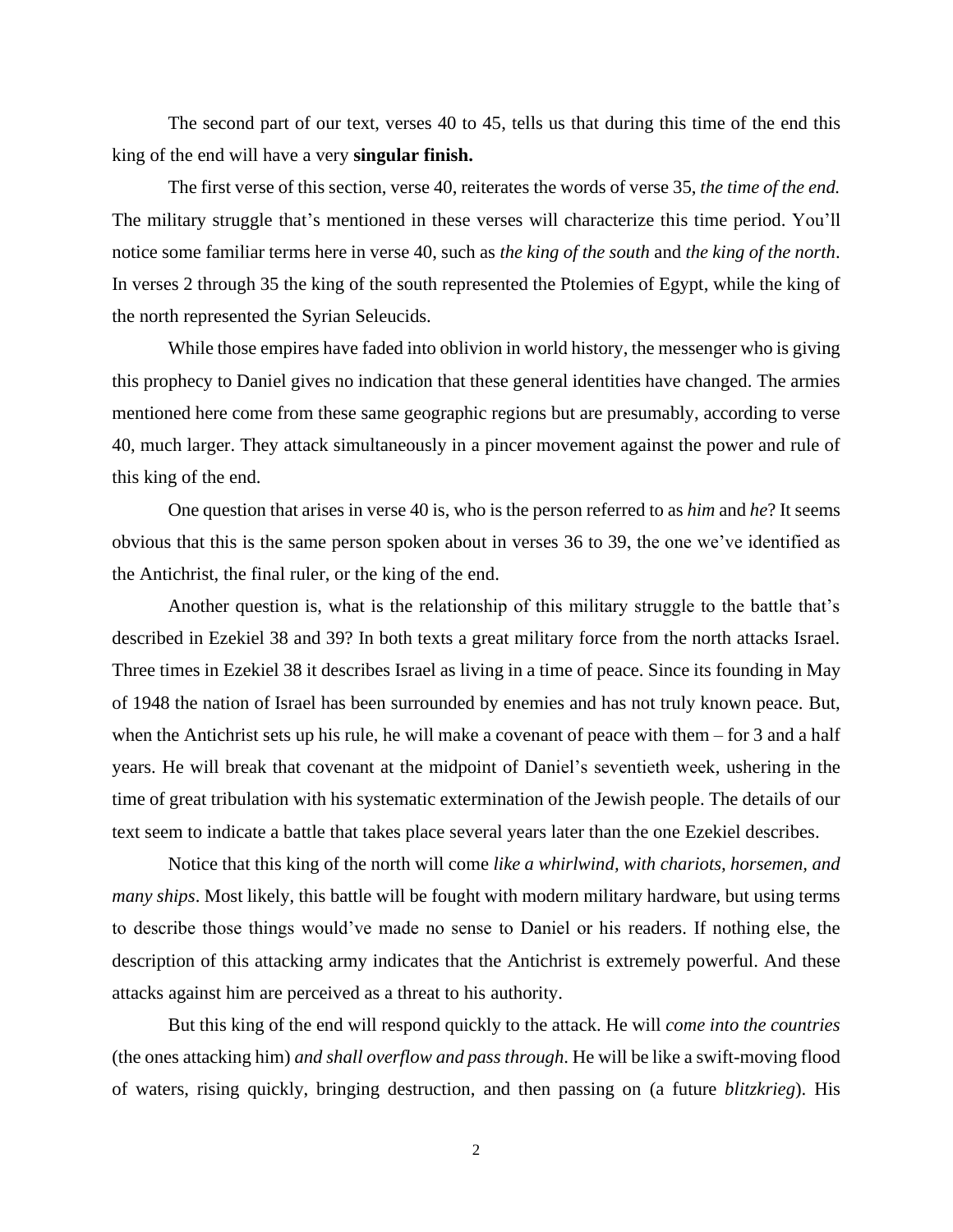enemies will not be able to stand before him much like the countries of Europe fell to the Nazi war machine in World War II. He will continue to dominate the world until his ultimate defeat by the second coming of Christ.

His conquest will lead him into the *Glorious Land*, verse 41. This is clearly a reference to the Holy Land as we indicated before. Is this when he breaks his covenant with Israel? Possibly. Many tens of thousands will fall before his onslaught, but interestingly, some will escape. The text specifically mentions Edom, Moab, and Ammon, peoples who occupied the land of what is now modern-day Jordan. We don't have an explanation for this, but it may be that he is eager to attack Egypt, because it's there that he will acquire great treasures of gold, silver, and precious things.

It's also unclear what the status of Ethiopia and Libya (or Cush) will be. Some think the king of the end will conquer them, and they will follow in his train. Others believe the phrase *be at his heels* simply means they will be behind him when he turns his attention from Egypt and heads north again. One thing becomes clear, the uncontested authority he exercised at the beginning of his reign is no longer intact.

As he leaves Egypt, he receives news from the east and the north about an imminent invasion. This conflict seems to extend over a period of time and is more than a single battle. It's possible that *the tidings out of the east* are referring to the vast army described in Revelation 9:13 to 21. There, an army of 200 million is described as crossing the Euphrates River and descending on the Holy Land. That may seem like a fantastic number, but the **May 1965** issue of Time magazine recorded China's claim to have a militia numbering 200 million. The population of Asia has increased exponentially in the last 50 years!

While this is happening there's another invasion from the north. Against both armies, the king of the end launches his furious counterattacks. The result is that many are destroyed, and he is able to establish his headquarters *between the seas in the glorious holy mountain*. This is clearly a reference to Jerusalem, situated as it is between the Mediterranean Sea and the Dead Sea. Zechariah 14 indicates that the military struggle goes on right up until the moment when Christ physically descends to the Mount of Olives.

Yet, in spite of all his victories and all his wealth, verse 45 speaks clearly of his **singular finish**; …*he shall come to his end, with none to help him.* Revelation 19:17 to 21 describes the destruction of the beast and his armies at the second coming of Jesus Christ.